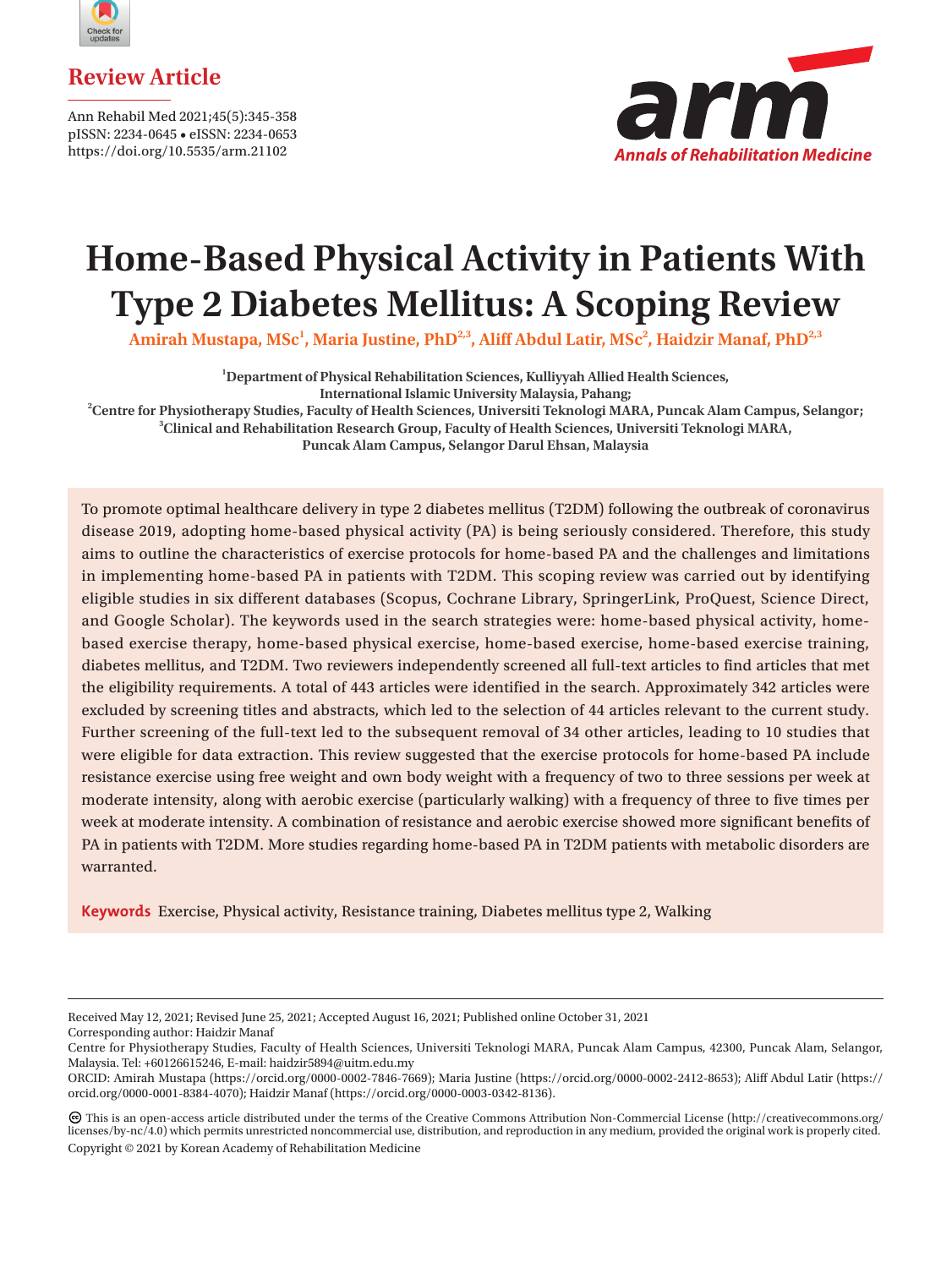## **INTRODUCTION**

Type 2 diabetes mellitus (T2DM) is a chronic and debilitating metabolic disease that accounts for 90% to 95% of all diabetes cases [1-3]. T2DM has a complex pathology, with hyperglycemia having a significant impact on metabolic and vascular factors, as well as genetic and environmental factors [4]. Driven by the impacts of prolonged hyperglycemia, numerous deleterious long-term complications on morbidity have been reported in diabetic patients [3-6]. Studies have shown that prolonged inactivity may significantly impact the pathogenesis of inflammation, which might explain the existence of substantial metabolic and cardiovascular complications in T2DM [7,8].

In addition, the coronavirus disease 2019 (COVID-19) pandemic has emphasized the significant susceptibility in individuals with pre-existing comorbidities such as T2DM [9]. Driven by complex factors such as immune system deficiencies and hyperglycemia, studies have shown that individuals with pre-existing comorbidities are predisposed to the deleterious impacts of COVID-19, such as viral proliferation and severe inflammatory reactions of the upper respiratory tract [9,10]. Therefore, physical activity (PA) is constituted as a fundamental approach to combat the progressive pathologies of CO-VID-19 in patients with T2DM [9,10], prevent the complications of DM, and offer protection against the detrimental impacts of inactivity.

PA is defined as any unstructured bodily movement (self-selected leisure activity) that leads to greater energy expenditure than in rest [11,12]. The word of PA and exercise is used interchangeably. However, exercise is expressed as a structured PA (planned intentionally) which is intended to improve health and/or physical fitness [11,12]. Current international guidelines have recommended that diabetic patients should perform regular PA with at least 150 minutes of moderate-intensity or 75 minutes of vigorous-intensity aerobic exercise along with resistance exercise for three days per week [3,13]. Compared with the aerobic or resistance exercise alone, the combination of aerobic and resistance exercise is proven to have a synergistic and incremental effect on glycemic control as well as decrease risk of cardiovascular complications and overall mortality among T2DM patients [9,12].

Studies have shown that regular PA among patients with T2DM in nationwide representative samples remains low to moderate, ranging from 30% to 60% [14-16]. Furthermore, current stringent lockdown orders following the COVID-19 pandemic have caused the majority of diabetic patients to become physically inactive [17-19]. In Poland, about 34% of 124 diabetic patients are inactive compared with 21% before the COVID-19 pandemic [17]. Therefore, considering that "staying at home" has been the essential recommendation for individuals with chronic comorbidities, further studies on the necessity of home-based PA during the COVID-19 outbreak are needed.

To the best of our knowledge, no previous reviews on home-based PA in patients with T2DM have been conducted, yet the heterogeneity of home-based PA protocols has been testified [20-22]. On the basis of this evidence, the present study aimed to (1) conduct a systematic search of published studies on home-based PA, (2) map out the characteristics of exercise protocols for home-based PA, (3) evaluate the effects of home-based PA on the investigated outcome measures, and (4) examine the adherence, challenges, and limitations in implementing home-based PA in T2DM patients.

#### **MATERIALS AND METHODS**

#### **Study design**

The protocol of this review has been registered within the Open Science Framework [\(https://osf.io/3djzp](https://osf.io/3djzp)). This scoping review was carried out by using a standardized methodological framework [23]. The identification and screening process for article selection were conducted in accordance with the Preferred Reporting Items for Systematic Reviews and Meta-Analyses extension for Scoping Reviews (PRISMA-ScR) [24].

#### **Search strategy**

Electronic-based searches were performed in six different databases (Scopus, Cochrane Library, SpringerLink, ProQuest, Science Direct, and Google Scholar) to identify studies that describe home-based PA interventions delivered to T2DM patients (Supplement A). A comprehensive search of studies was conducted in January 2021 (updated June 2021). No date restrictions were imposed in the search strategy. The keywords and Boolean operators used in the search were as follows: "home-based physical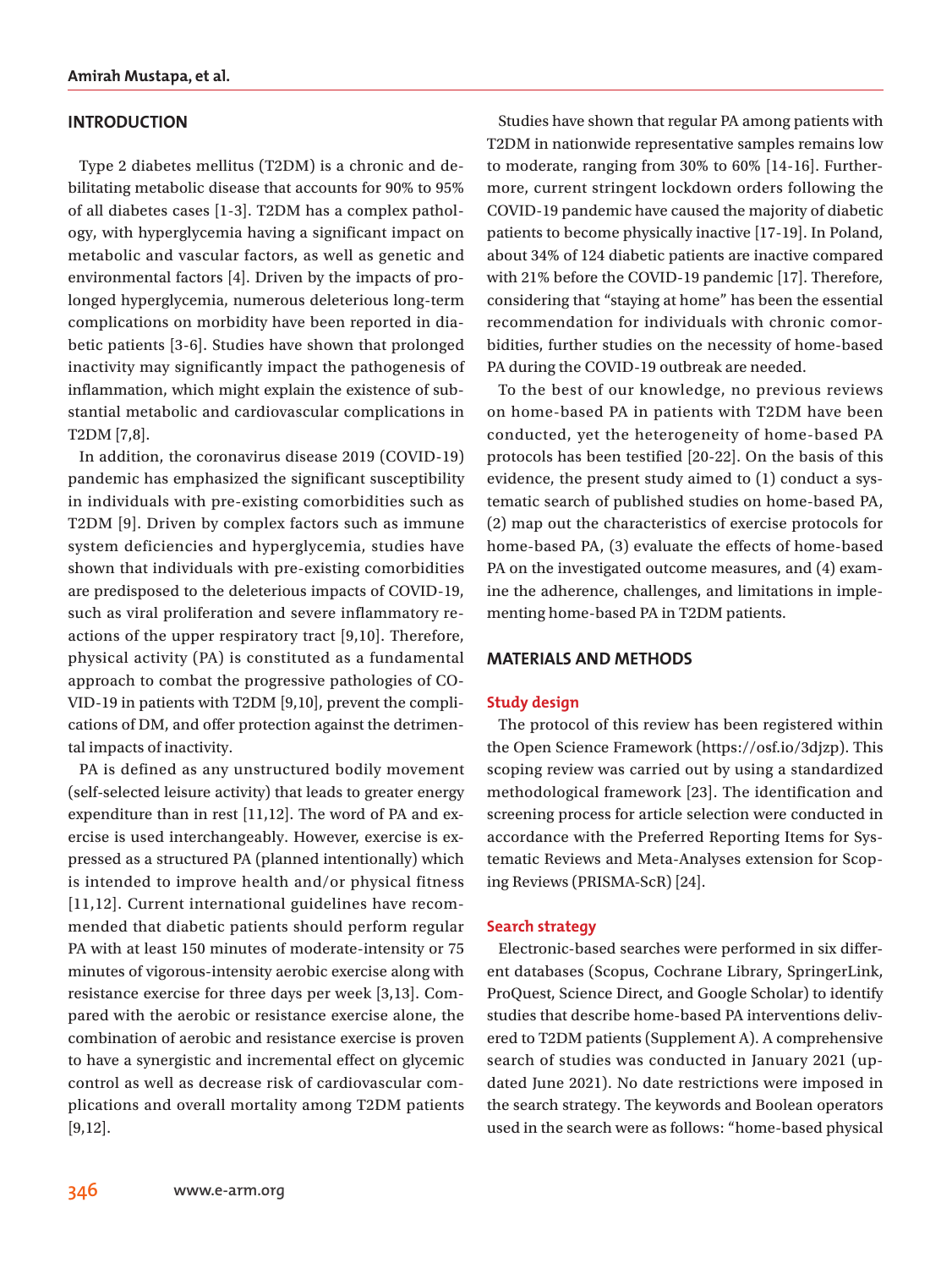activity" OR "home-based exercise therapy" OR "homebased physical exercise" OR "home-based exercise" OR "home-based exercise training" OR "aerobic exercise" OR "resistance exercise" AND "diabetes mellitus" OR "type 2 diabetes mellitus" AND NOT "type 1 diabetes mellitus" OR "gestational diabetes mellitus".

#### **Eligibility criteria**

Articles or studies that focused on home-based PA and/ or exercise with any design (except systematic and narrative reviews), setting, or duration were included in this study. Studies were excluded if they were (1) not reported in the English language and (2) did not include human subjects.

#### **Study selection**

Two reviewers independently screened all citations and full-text articles retrieved using the above literature search strategy to identify articles that met the eligibility criteria. Discrepancies between reviewers were resolved by consensus. Finally, two reviewers independently extracted data from the selected articles.

#### **Data extraction**

The extracted data from the selected articles are summarized in Table 1. Information regarding the effects of home-based PA on the investigated outcome measures is listed in Table 2.

#### **RESULTS**

A PRISMA-ScR flow diagram showing the stages of article screening and selection is shown in Fig. 1. A total of 443 articles were identified in the search. Briefly, about 342 articles were excluded on the basis of the initial screening of titles and abstracts, leading to the selection of 44 articles that were potentially relevant to the current study. Further screening of the full-text led to the subsequent removal of 34 other articles, resulting in a total of 10 studies that were eligible for data extraction [20-22,25- 31].

Table 1 shows the characteristics of the included studies. Only seven studies were randomized controlled trials [21,22,25,26,28-30]. In total, 477 T2DM patients were divided into the intervention and control groups, with sample sizes ranging from n=16 to n=40 and n=13 to n=44, respectively (except the study of Shinji et al. [31]). The duration of interventions ranged from 4 weeks to an average of 17.2 months. Four studies included diabetes education, including a healthy eating plan, health counselling, and diabetes self-management prior to the intervention [21,26,27,31]. One study further instructed the participants to gradually increase their PA until they achieved 150 minutes per week [27]. Eight studies delivered the exercise demonstration and instruction in the study setting [20-22,25,26,28-30], while two studies used videotape [27] and gave verbal exercise prescription [31] before the intervention.

Aside from supervised sessions at the beginning of the intervention, eight studies included a supervised element either via home visit by the researcher or hospital visit by the participants on more than one occasion throughout the duration of the intervention [20-22,25,26,28-30]. However, two studies were considered unsupervised and maintained contact with their participants by phone or email to keep track of their activities [27,31]. On the other hand, the study of Dunstan et al. [21] implemented two phases of supervised and home-based resistance exercise.

#### **Exercise protocols**

The number of studies that reported on each of the following principles (FITT) is as follows: frequency 10/10, intensity 9/10, time 5/10, and type 10/10. Eight studies followed the standard international guidelines of the FITT principles of exercise protocol, two studies did not follow the recommendation in conducting aerobic exercise, which was limited to 70 minutes per week [20], and did not report the amount of aerobic exercise with frequency of at least 1 day per week [22]. Eight studies prescribed two to five sessions of resistance exercise per week [20-22,25-29]. Five studies prescribed three to six sessions of aerobic exercise per week [26-28,30,31].

Five studies used 1 repetitive maximum (1RM) in identifying the appropriate intensity for resistance exercise and started with 50%–60% of 1RM [20,28], progressing to 70%–95% [21,22,29]. These studies also prescribed two sets of resistance exercise with 8 to 15 repetitions, then progressing to three sets with 90–120 seconds rest between sets [20-22,28,29]. Four studies prescribed moderate-intensity aerobic exercise on basis of the maximum heart rate [20], talk test [26], maximum oxygen uptake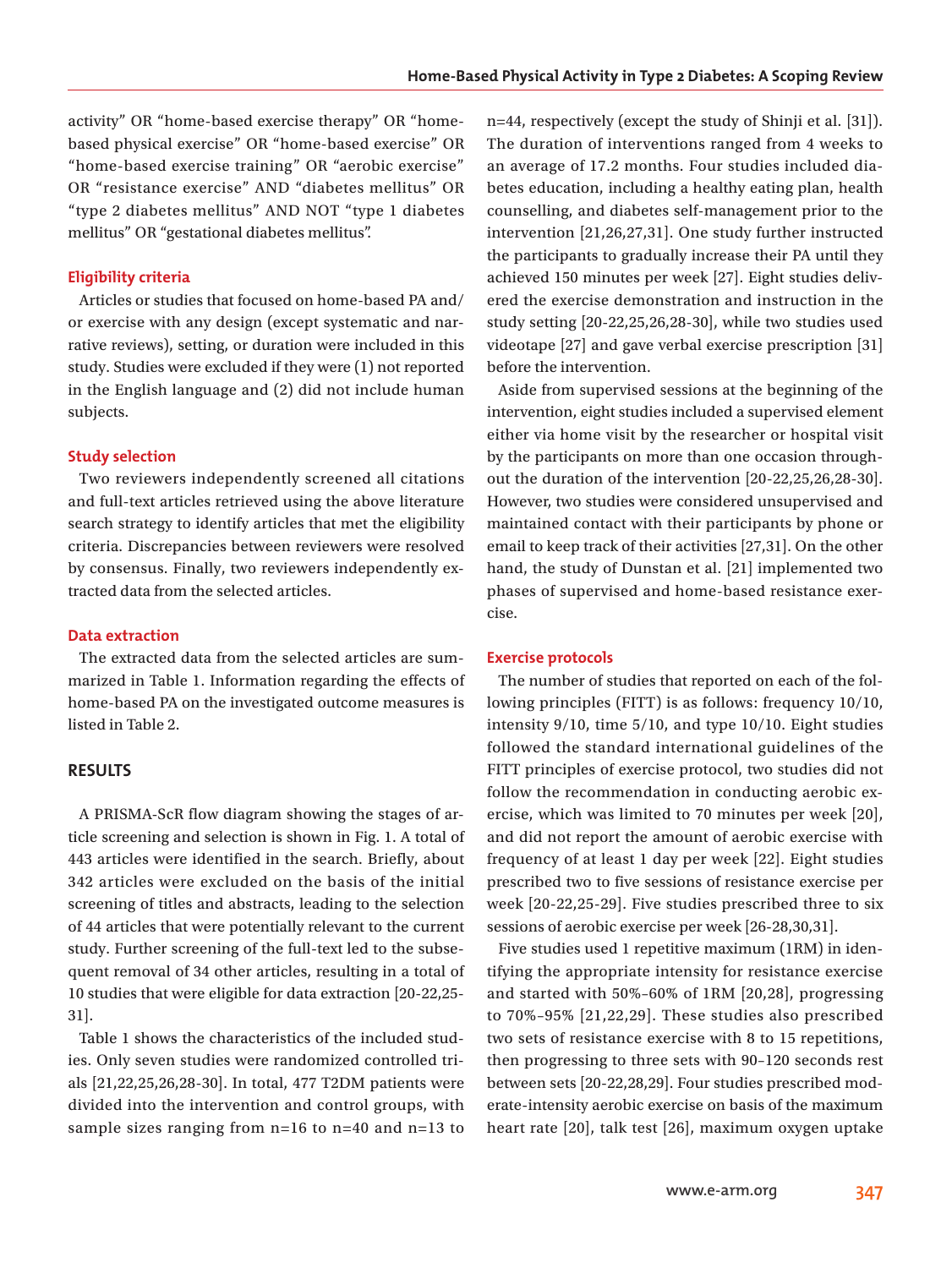|                                                  |                             | Exercise<br>aids                     |                                                                                                                                                                                          | feedback<br>and                 | Diary                                                                                                                            |                         | and activity<br>log                                                                                                          |                                                                               |
|--------------------------------------------------|-----------------------------|--------------------------------------|------------------------------------------------------------------------------------------------------------------------------------------------------------------------------------------|---------------------------------|----------------------------------------------------------------------------------------------------------------------------------|-------------------------|------------------------------------------------------------------------------------------------------------------------------|-------------------------------------------------------------------------------|
|                                                  |                             | Supervision/<br>contact              | Supervised RE NA                                                                                                                                                                         | Weekly phone Log quest<br>calI  | week of 1st m<br>Supervised (5<br>session in 2<br>$\rightarrow$ monthly<br>visit)                                                |                         | Supervised RE Pedometer<br>session/week<br>in 2nd 6 week<br>week in 1st<br>6 week $\rightarrow$ 1<br>$(3$ session/           |                                                                               |
|                                                  |                             | Type/mode                            | RE: Shoulder flexion (sand-<br>flexion (ankle weight); sit<br>bag); biceps curl, triceps<br>tion, knee extension and<br>hip flexion and abduc-<br>kickback (dumbbell);<br>$\mathfrak{p}$ | $10 \rightarrow 35$ AE: Walking | abductions and extension<br>press, triceps, and biceps<br>Chest press, back rows, leg<br>curls (dynabands); leg<br>(body weight) |                         | RE: Shoulder girdle, biceps,<br>triceps, chest, abdomen,<br>back, quadriceps, ham-<br>string and calf muscles<br>(theraband) | AE: Walking                                                                   |
|                                                  | <b>Exercise</b> protocol    | Time per<br>session<br>$(\min)^{a)}$ | 35                                                                                                                                                                                       |                                 | $30\,$                                                                                                                           |                         | $\stackrel{\triangle}{\simeq}$                                                                                               | $\mathop{\rm NA}\nolimits$                                                    |
|                                                  |                             | Intensity/<br>volume                 | 8-10 reps/<br>50%-60%<br>2 sets<br><b>IRM</b>                                                                                                                                            | 60-79% HR<br>IM: HR<br>max      | 12 reps/2 sets                                                                                                                   |                         | 10-15 reps/2-<br>high inten-<br>$Low (red) \rightarrow$<br>sity (blue)<br>3 sets                                             | steps/day)<br>2,500-3,000<br>IM: talk test<br>$\rightarrow$ 10,000-<br>12,000 |
|                                                  |                             | per week<br>session<br>Freq.         | $\mathbf{\Omega}$                                                                                                                                                                        | $\mathbf{\Omega}$               | Б                                                                                                                                |                         | 3                                                                                                                            | $3-5$                                                                         |
|                                                  |                             | intervention<br>Exercise             | Supervised RE<br>and HB AE                                                                                                                                                               |                                 | HB RE                                                                                                                            |                         | Supervised RE<br>and HB AE                                                                                                   |                                                                               |
|                                                  |                             | period<br>Study<br>(m <sub>0</sub> ) | $\mathbf{\Omega}$                                                                                                                                                                        |                                 | 4                                                                                                                                |                         | 3                                                                                                                            |                                                                               |
|                                                  |                             | (M/F)<br>Sex                         | 15/3                                                                                                                                                                                     | 12/6                            | 7/13                                                                                                                             | 5/12                    | $\mathbf{L}$                                                                                                                 |                                                                               |
| Table 1. Characteristics of the included studies | Participant characteristics | age (yr)<br>Mean                     | 51.39±2.02                                                                                                                                                                               | CG: 18 (no 56.06±1.48           | $59 + 8.7$                                                                                                                       | $62 + 6.7$              | 50.21±5.47                                                                                                                   | CG: 36 (no 49.06±5.81                                                         |
|                                                  |                             | Sample<br>size                       | HB: 18                                                                                                                                                                                   | exercise)                       |                                                                                                                                  | CG: 17 (no<br>exercise) | HB: 36                                                                                                                       | exercise)                                                                     |
|                                                  |                             | Type                                 | $\lessapprox$                                                                                                                                                                            |                                 | Sedentary HB: 20                                                                                                                 |                         | $\lesssim$                                                                                                                   |                                                                               |
|                                                  |                             | design<br>Study                      | PS                                                                                                                                                                                       |                                 | RCT<br>Pilot                                                                                                                     |                         | RCT                                                                                                                          |                                                                               |
|                                                  |                             | Study,<br>year                       | $[20]$ , $2009$<br>Aylin et al.                                                                                                                                                          |                                 | Cheung et<br>al. [25],<br>2009                                                                                                   |                         | Dadgostar<br>et al. [26],<br>2016                                                                                            |                                                                               |
| 348                                              |                             | www.e-arm.org                        |                                                                                                                                                                                          |                                 |                                                                                                                                  |                         |                                                                                                                              |                                                                               |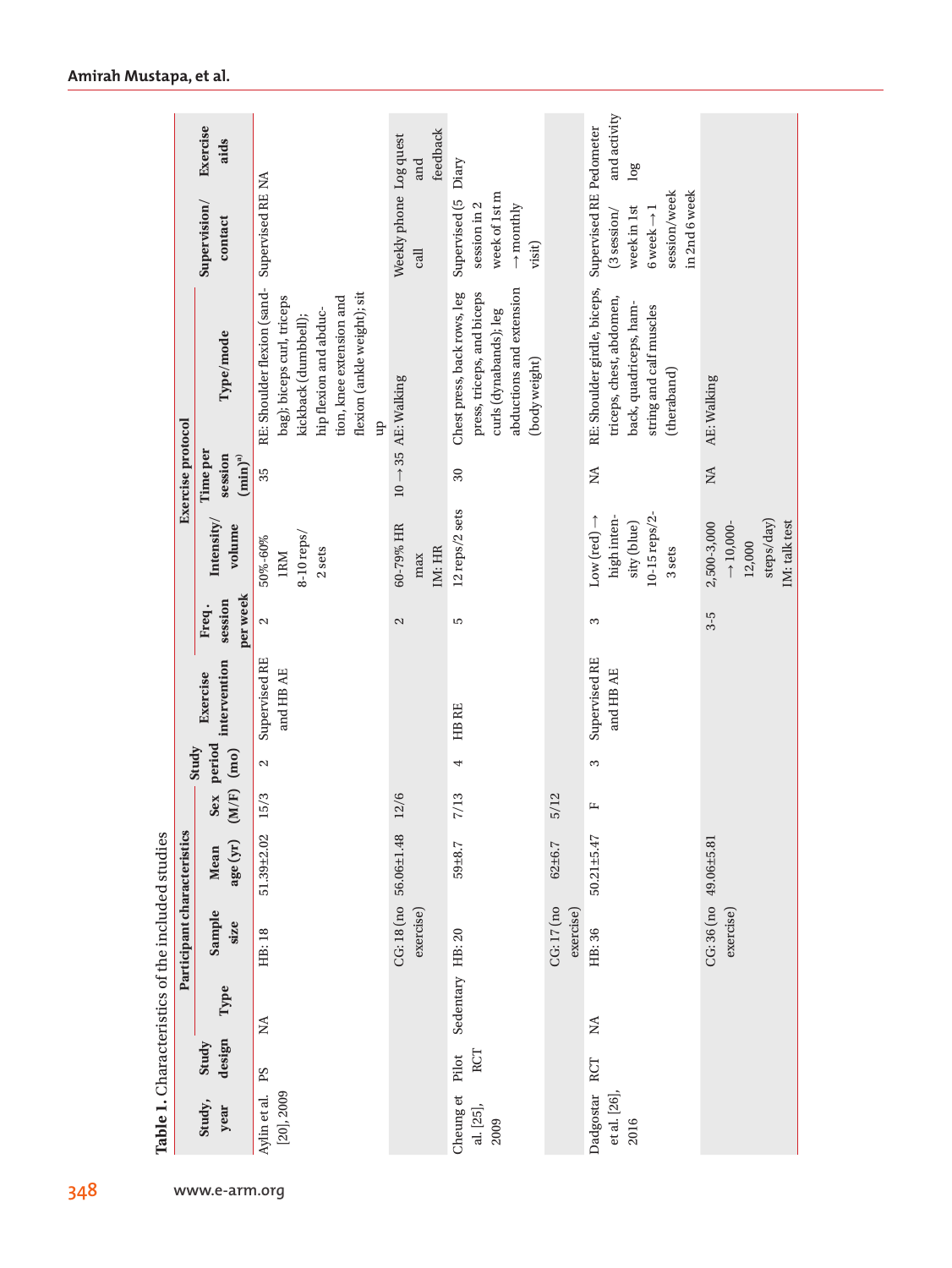| Table 1. Continued                              |                 |                                         |                               |                             |       |                                     |                                                       |                              |                                                                                 |                                     |                                                                                                                                                                                                                            |                                                                                                                                             |                                                   |
|-------------------------------------------------|-----------------|-----------------------------------------|-------------------------------|-----------------------------|-------|-------------------------------------|-------------------------------------------------------|------------------------------|---------------------------------------------------------------------------------|-------------------------------------|----------------------------------------------------------------------------------------------------------------------------------------------------------------------------------------------------------------------------|---------------------------------------------------------------------------------------------------------------------------------------------|---------------------------------------------------|
|                                                 |                 |                                         |                               | Participant characteristics |       |                                     |                                                       |                              |                                                                                 | <b>Exercise</b> protocol            |                                                                                                                                                                                                                            |                                                                                                                                             |                                                   |
| Study,<br>year                                  | design<br>Study | Type                                    | Sample<br>size                | age (yr)<br>Mean            |       | Sex period<br>Study<br>$(M/F)$ (mo) | intervention<br>Exercise                              | per week<br>session<br>Freq. | Intensity/<br>volume                                                            | Time per<br>session<br>$(min)^{a)}$ | Type/mode                                                                                                                                                                                                                  | Supervision/<br>contact                                                                                                                     | Exercise<br>aids                                  |
| Dunstan et RCT<br>al. [21],<br>2005             |                 | Sedentary, HB: 16<br>and OW<br>elderly, |                               | 67.6±5.2                    | 10/6  | $\overline{2}$                      | 2nd phase: HB<br>Supervised<br>1st phase:<br>RE<br>RE | 3                            | 75%-85%<br>$8-10$ reps/<br>50%-60%<br>$IRM \rightarrow$<br>3 sets<br><b>IRM</b> | 45                                  | weights); shoulder press,<br>upright row, lateral pull-<br>kickback (dumbbell);<br>down, leg curl (ankle<br>Supervised RE: Bench<br>press, leg extension,<br>biceps curl, triceps<br>abdominal curls                       | Supervised RE NA                                                                                                                            |                                                   |
|                                                 |                 |                                         | CG:13                         | 66.9±5.3                    | 6/7   |                                     |                                                       | 3                            | $8-10$ reps/<br>60%-80%<br>3 sets<br>1RM                                        | NA                                  | weights); abdominal curls<br>(ankle weights); shoulder<br>flies; single-leg extension<br>triceps kickbacks (dumb-<br>upright row, bicep curls,<br>HB RE: Lying dumbbell<br>press, bent-over row,<br>bell); leg curl (ankle | Home visit in Diary,<br>Weekly phone<br>call in 2 week<br>call in 1st m<br>Monthly hos-<br>$\rightarrow$ 1 phone<br>pital visit<br>1st week | booklet, log<br>quest and<br>feedback<br>exercise |
| Ferrer-Gar-RCT<br>$[22]$ , $2011$<br>cia et al. |                 | Elderly                                 | HB: 44                        | 65.59±7.6                   | 18/26 | 6                                   | HB RE and AE                                          | 2                            | 75%-95%<br><b>IRM</b>                                                           | $\mathbb{A}$                        | RE: Different circuit of big<br>muscle groups                                                                                                                                                                              | 3 clinic visits inNA<br>m, and 6th m<br>2 visits for diet<br>baseline, 3rd<br>and exercise<br>3 x phone call<br>compliance                  |                                                   |
|                                                 |                 |                                         | (exercise<br>educa-<br>CG: 40 | 67.86±8.44                  | 16/24 |                                     |                                                       | I                            | Ń                                                                               | $\mathbb{X}$                        | AE: Orienteering hikes,<br>dancing, games, etc.                                                                                                                                                                            |                                                                                                                                             |                                                   |

**Home-Based Physical Activity in Type 2 Diabetes: A Scoping Review**

tion)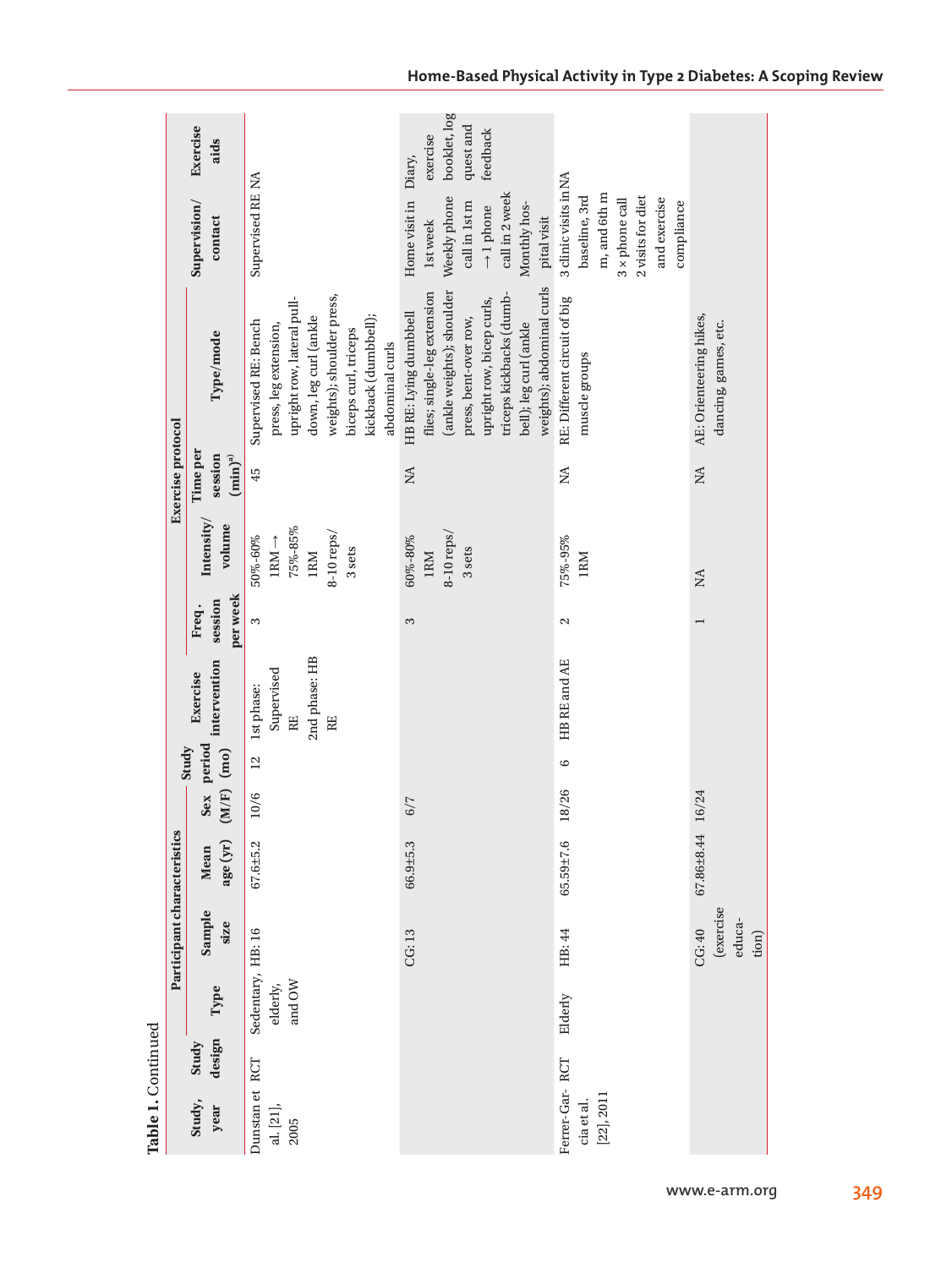|                             | Exercise<br>aids                     | activity log,<br>Videotape,<br>dometer<br>and pe-                               |                        |                                                                                                                        |                                                                   | Activity log                                                                                                                                                                                                                                                                                         |             |
|-----------------------------|--------------------------------------|---------------------------------------------------------------------------------|------------------------|------------------------------------------------------------------------------------------------------------------------|-------------------------------------------------------------------|------------------------------------------------------------------------------------------------------------------------------------------------------------------------------------------------------------------------------------------------------------------------------------------------------|-------------|
|                             | Supervision/<br>contact              | activity log<br>emailed                                                         |                        | Supervised AE NA<br>Weekly phone<br>Monthly hos-<br>sions in the<br>beginning)<br>$(3-10)$ ses-<br>pital visit<br>call |                                                                   | $m \rightarrow 1$ session<br>weekly in 2nd<br>2nd 2 week $\rightarrow$<br>2 sessions in<br>in 2 week of<br>Home super-<br>sions in 1st<br>$2$ week $\rightarrow$<br>3rd m                                                                                                                            |             |
|                             | Type/mode                            | $10 \rightarrow 30$ RE and AE: Exercise similar Weekly<br>to ADL (e.g. walking) |                        | $10 \rightarrow 35$ AE: NA                                                                                             | RE: Using elastic band                                            | row, chest press, shoulder vised 3 ses-<br>curl, triceps press, reverse<br>lunges, lateral pull-down,<br>abdominal twists, biceps<br>triceps extension, pulley<br>press; complementary:<br>pulley deltoid raise and<br>pulley abdominal curls<br>RE: Core: squats, seated<br>rhomboid flies, lateral |             |
| <b>Exercise</b> protocol    | Time per<br>session<br>$(\min)^{a)}$ |                                                                                 |                        |                                                                                                                        | $\rm \stackrel{AA}{\sim}$                                         | $\stackrel{\triangle}{\simeq}$                                                                                                                                                                                                                                                                       |             |
|                             | Intensity/<br>volume                 | moderate<br>$Low \rightarrow$                                                   |                        | IM: Borg scale<br>$40\%$ VO $_2$ max<br>$\rm VO_{2}$ max<br>$\rightarrow 60\%$                                         | IM: Borg scale<br>$8-10$ reps/<br>50%-60%<br>2 sets<br><b>IRM</b> | 85% IRM<br>$8-10$ reps/<br>50%-60%<br>$2-3$ sets<br>$1RM \rightarrow$                                                                                                                                                                                                                                |             |
|                             | per week<br>session<br>Freq.         | LO.                                                                             |                        | 3                                                                                                                      | $2 - 3$                                                           | 3                                                                                                                                                                                                                                                                                                    |             |
|                             | intervention<br>Exercise             | HB RE and AE                                                                    |                        | HB RE and AE                                                                                                           |                                                                   | HB RE                                                                                                                                                                                                                                                                                                |             |
|                             | Sex period<br>Study                  | 3                                                                               |                        | 3                                                                                                                      |                                                                   | 4                                                                                                                                                                                                                                                                                                    |             |
|                             | $(m/F)$ (mo)                         | 24/52                                                                           |                        | 12/10                                                                                                                  | 7/13                                                              | 8/9                                                                                                                                                                                                                                                                                                  | 8/13        |
|                             | age (yr)<br>Mean                     | 56.6±9.6                                                                        |                        | $52.6 \pm 11.43$                                                                                                       | 51.2±11.34                                                        | 55±12                                                                                                                                                                                                                                                                                                | 54±12       |
| Participant characteristics | Sample<br>size                       |                                                                                 | CG:39 (no<br>exercise) | HB: 22                                                                                                                 | CG: 20 (no<br>exercise)                                           |                                                                                                                                                                                                                                                                                                      | $CG:21$ (no |
|                             | Type                                 | Sedentary HB: 37                                                                |                        | $\lesssim$                                                                                                             |                                                                   | Sedentary HB: 27<br>and obese                                                                                                                                                                                                                                                                        |             |
|                             | design<br>Study                      | $\operatorname{ES}$                                                             |                        | RCT                                                                                                                    |                                                                   | RCT                                                                                                                                                                                                                                                                                                  |             |
|                             | Study,<br>year                       | Wood et al.<br>$[27]$ , 2008<br>Krousel-                                        |                        | $[28]$ , $2015$<br>Liu et al.                                                                                          |                                                                   | et al. [29],<br>Plotnikoff<br>2010                                                                                                                                                                                                                                                                   |             |

350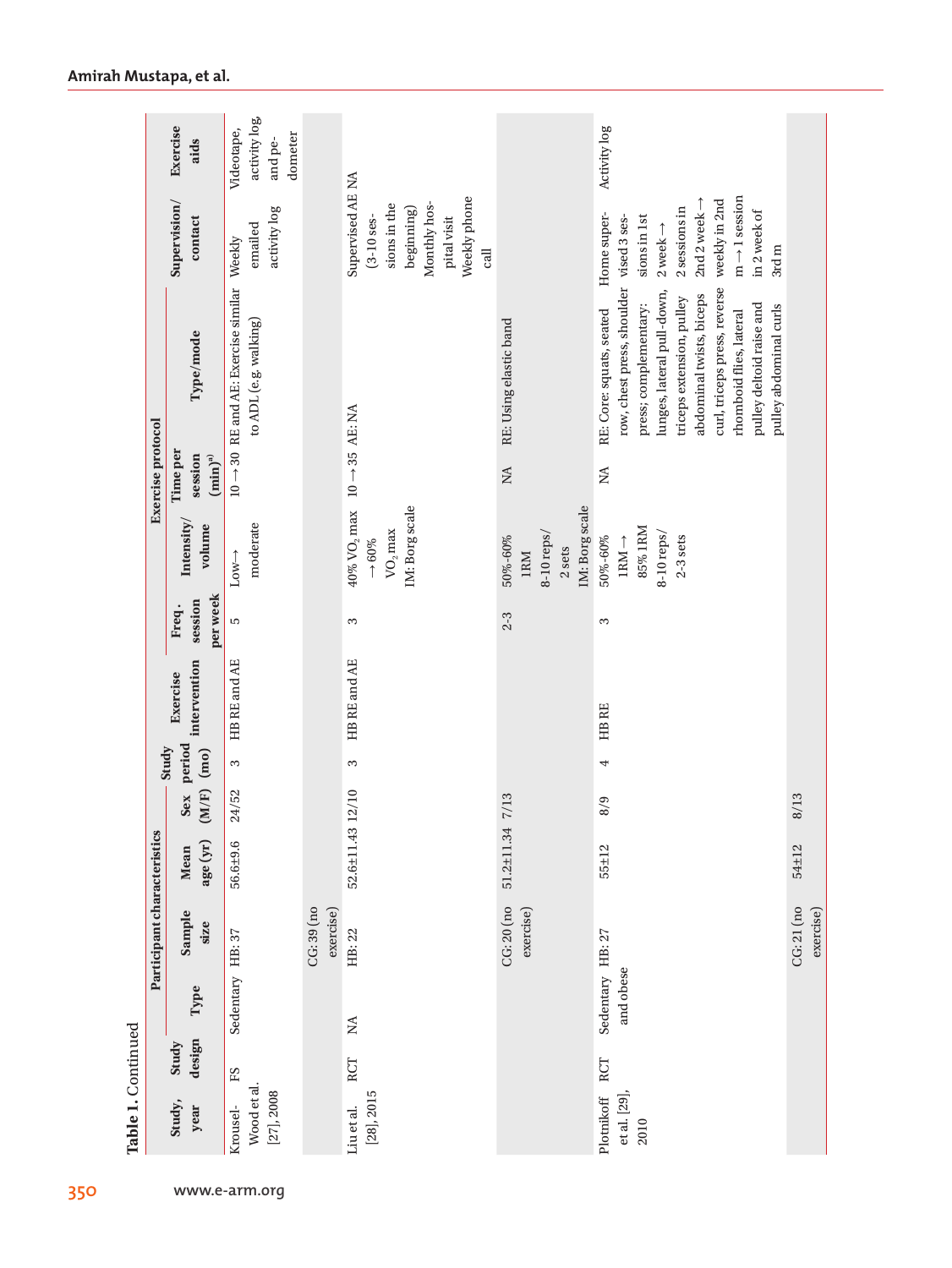| Ĭ  |
|----|
| ï  |
|    |
|    |
|    |
| т, |
|    |

| Table 1. Continued                |                 |      |                                                                                                                                                                           |                  |              |                         |                                  |                   |                            |                                    |                                                                                                                                                                                                                                |                                       |                  |
|-----------------------------------|-----------------|------|---------------------------------------------------------------------------------------------------------------------------------------------------------------------------|------------------|--------------|-------------------------|----------------------------------|-------------------|----------------------------|------------------------------------|--------------------------------------------------------------------------------------------------------------------------------------------------------------------------------------------------------------------------------|---------------------------------------|------------------|
|                                   |                 |      | Participant characteristics                                                                                                                                               |                  |              |                         |                                  |                   |                            | <b>Exercise</b> protocol           |                                                                                                                                                                                                                                |                                       |                  |
| Study,<br>year                    | design<br>Study | Type | Sample<br>size                                                                                                                                                            | age (yr)<br>Mean | $(M/F)$ (mo) | Sex period<br>$-$ Study | intervention session<br>Exercise | per week<br>Freq. | Intensity/<br>volume       | Time per<br>session<br>$(min)^{a}$ | Type/mode                                                                                                                                                                                                                      | Supervision/<br>contact               | Exercise<br>aids |
| Rekha et al. RCT<br>$[30]$ , 2014 |                 |      | HB: 28                                                                                                                                                                    | 43.38±5.74       | 13/15 1 HBAE |                         |                                  | Б                 | 12-14 Borg<br>scale        | 30                                 | AE: Brisk walking                                                                                                                                                                                                              | Weekly hospital Activity log<br>visit |                  |
|                                   |                 |      | $CG:25$ (no<br>exercise)                                                                                                                                                  | 44±6.36          | 14/11        |                         |                                  |                   |                            |                                    |                                                                                                                                                                                                                                |                                       |                  |
| Shinji et al. PS<br>$[31]$ , 2007 |                 | Ź    | HB: 64                                                                                                                                                                    | 58.3±9.8         |              | 40/24 Avg. HBAE<br>17.2 |                                  |                   | threshold<br>4-6 Anaerobic |                                    | 20-30 AE: Daily walking                                                                                                                                                                                                        | Phone call                            | Ź                |
|                                   |                 |      | Values are presented as mean±standard deviation.<br>$\Lambda$ and $\Lambda$ . The contract of $\Lambda$ is a set of $\Lambda$ is a set of $\Lambda$ is a set of $\Lambda$ |                  |              |                         |                                  |                   |                            |                                    | design and the contract of the second contract of the contract of the contract of the contract of the contract of the contract of the contract of the contract of the contract of the contract of the contract of the contract |                                       |                  |

ADL, activities of daily living; AE, aerobic exercise; CG, control group; FS, feasibility study; HB, home-based; HR, heart rate; IM, intensity monitoring;<br>NA, not available; OW, overweight; PS, prospective study; Quest, qu ADL, activities of daily living; AE, aerobic exercise; CG, control group; FS, feasibility study; HB, home-based; HR, heart rate; IM, intensity monitoring; NA, not available; OW, overweight; PS, prospective study; Quest, questions; Reps, repetitions; RE, resistance exercise; RM, repetitive maximum; →, progression to.<br><sup>a</sup>Do not include warm-up or cool-down periods. progression to.

a)Do not include warm-up or cool-down periods.

| Table 2. Effects of home-based PA on the investigated outcome measures |                          |                     |                                                |                                             |             |                |                                                                                                                                                                                                                                                 |                                   |                                  |
|------------------------------------------------------------------------|--------------------------|---------------------|------------------------------------------------|---------------------------------------------|-------------|----------------|-------------------------------------------------------------------------------------------------------------------------------------------------------------------------------------------------------------------------------------------------|-----------------------------------|----------------------------------|
|                                                                        |                          |                     |                                                | Outcome measures                            |             |                |                                                                                                                                                                                                                                                 |                                   |                                  |
| Study,<br>year                                                         | intervention<br>Exercise | Glycemic            | control composition performance<br><b>Body</b> | Physical                                    | QoL         | <b>Others</b>  | <b>Main findings</b>                                                                                                                                                                                                                            | Adherence/<br>dropouts<br>(96/96) | Significant<br>adverse<br>events |
| Aylin et al. [20], Combined<br>2009                                    |                          | HbAlc<br><b>FBG</b> | BMI                                            | RM                                          | SF-36 Lipid |                | FBG, QoL, and lipid improved <sup>b)</sup><br>HbA1c and muscle strength<br>No improvement in BMI<br>improved <sup>a)</sup>                                                                                                                      | 96/5                              | ž                                |
| Cheung et al.<br>$[25]$ , $2009$                                       | RE                       | HbAlc               | and<br>Waist<br>hip<br>BMI                     | Handgrip<br>TUG<br><b>CSR</b><br><b>SLB</b> |             | SF-36 PA (AAQ) | QoL improved <sup>b)</sup> except general<br>physical performance, and<br>HbA1c, body composition,<br>level of PA improved <sup>b)</sup><br>health item $^{\mathrm{a)}}$                                                                        | 90/7.5                            | reported<br>Not                  |
| Dadgostar et al. Combined<br>$[26]$ , $2016$                           |                          | HbAlc<br><b>FBG</b> | Gluteal girth<br>Body fat<br>Waist C<br>BMI    | Ź                                           | SF-36 Lipid | PA             | BMI, body fat, lipid improved <sup>a)</sup><br>QoL improved <sup>b)</sup> except general<br>(step count) circumference, gluteal girth,<br>and level of PA improved <sup>b)</sup><br>health and physical item <sup>a)</sup><br>HbA1c, FBG, waist | 77.8/27                           | reported<br>Not                  |

## **Home-Based Physical Activity in Type 2 Diabetes: A Scoping Review**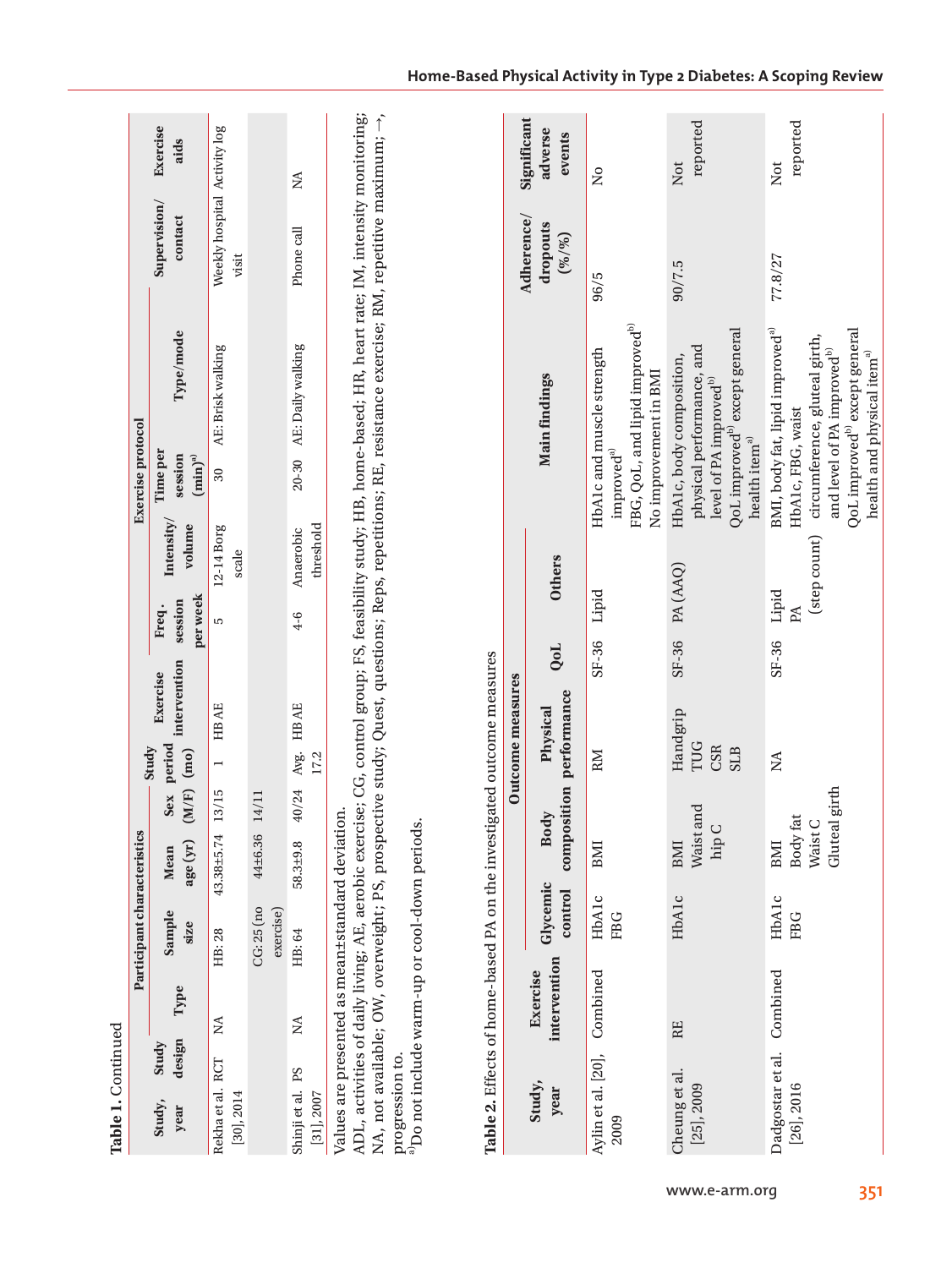| adverse<br>events<br>Not<br>Not<br>Not<br>$\overline{\mathsf{a}}$<br>$\tilde{\mathbf{z}}$<br>$\overline{\mathsf{S}}$<br>$\overline{\mathsf{S}}$<br>4 sessions <sup>e)</sup> /<br>Not reported<br>dropouts<br>reported/0<br>(6/9)<br>pants/19<br>80% in 12<br>Attended<br>partici-<br>88/19<br>63/12<br>71/15<br>37.3<br>/3.8<br>Not<br>HbA1c, and body composition<br>FBG, muscle strength, IS, and<br>HbA1c, FBG, BMI, waist and<br>Muscle strength improved <sup>c)</sup><br>associated with a reduced<br>HbA1c, PBG, lipid, IR, and<br>BMI, waist circumference,<br>HbA1c, BMI, QoL, and BP<br>hip circumference, QoL,<br>FBG and QoL improved <sup>a)</sup><br>Adherence to exercise is<br>inflammatory markers<br><b>Main findings</b><br>level of PA improved $^{\rm b)}$<br>Muscle strength and SE<br>and lipid improved <sup>b)</sup><br>HbA1c, FBG, and QoL<br>incidence of CVD<br>lipid, improved <sup>b)</sup><br>improved <sup>a)</sup><br>improved $^\mathrm{d)}$<br>$improved^{\rm b)}$<br>improved <sup>a)</sup><br>$\mbox{improved}^{\mbox{\tiny{\textup{d}}}}$<br>Inflammatory<br>Habitual PA<br><b>Others</b><br>markers<br>Insulin<br>HRQoL Lipid<br>Lipid<br>Lipid<br>CVD<br>DSQ <sub>oL</sub> NA<br>BP<br>SE <sub></sub><br>$\mathbb{E}$<br>SI<br>PF-10<br>SF-12<br>QoL<br>$\mathbb{Z}$<br>$\mathop{\boxtimes}\limits$<br>ΣÁ<br>performance<br>Physical<br>RМ<br>RM<br>$\lesssim$<br>$\mathop{\rm NA}\nolimits$<br>$\mathbb{Z}$<br>$\rm \stackrel{\Delta}{\simeq}$<br>$\rm \stackrel{AA}{\sim}$<br>composition<br>and<br>Body<br>Body fat<br>$\cup$<br>Weight<br>$\cup$<br>hip C<br>Waist:<br>Waist<br>Waist<br>LBM<br>BMI<br>BMI<br>BMI<br>$\lesssim$<br>$\rm NA$<br>$\rm NA$<br>Glycemic<br>control<br><b>HbAlc</b><br>HbAlc<br>HbAlc<br>HbAlc<br>HbAlc<br><b>BBG</b><br><b>FBG</b><br>PBG<br><b>FBG</b><br>FBG<br>$\lesssim$<br>intervention<br>Combined<br>Combined<br>Combined<br>Exercise<br><b>AE</b><br>RE<br>RE<br>AE<br>Ferrer-Garcia et<br>et al. [27], 2008<br>Plotnikoff et al.<br>Krousel-Wood<br>Dunstan et al.<br>al. [22], 2011<br>Liu et al. [28],<br>Rekha et al<br>$[21]$ , 2005<br>$[30]$ , 2014<br>Shinji et al.<br>$[31]$ , 2007<br>$[29]$ , $2010$<br>year<br>2015 |        |  | Outcome measures |  | Adherence/ | Significant |
|-----------------------------------------------------------------------------------------------------------------------------------------------------------------------------------------------------------------------------------------------------------------------------------------------------------------------------------------------------------------------------------------------------------------------------------------------------------------------------------------------------------------------------------------------------------------------------------------------------------------------------------------------------------------------------------------------------------------------------------------------------------------------------------------------------------------------------------------------------------------------------------------------------------------------------------------------------------------------------------------------------------------------------------------------------------------------------------------------------------------------------------------------------------------------------------------------------------------------------------------------------------------------------------------------------------------------------------------------------------------------------------------------------------------------------------------------------------------------------------------------------------------------------------------------------------------------------------------------------------------------------------------------------------------------------------------------------------------------------------------------------------------------------------------------------------------------------------------------------------------------------------------------------------------------------------------------------------------------------------------------------------------------------------------------------------------------------------------------------------------------------------------------------------------------------------------------------------------|--------|--|------------------|--|------------|-------------|
|                                                                                                                                                                                                                                                                                                                                                                                                                                                                                                                                                                                                                                                                                                                                                                                                                                                                                                                                                                                                                                                                                                                                                                                                                                                                                                                                                                                                                                                                                                                                                                                                                                                                                                                                                                                                                                                                                                                                                                                                                                                                                                                                                                                                                 | Study, |  |                  |  |            |             |
|                                                                                                                                                                                                                                                                                                                                                                                                                                                                                                                                                                                                                                                                                                                                                                                                                                                                                                                                                                                                                                                                                                                                                                                                                                                                                                                                                                                                                                                                                                                                                                                                                                                                                                                                                                                                                                                                                                                                                                                                                                                                                                                                                                                                                 |        |  |                  |  |            |             |
|                                                                                                                                                                                                                                                                                                                                                                                                                                                                                                                                                                                                                                                                                                                                                                                                                                                                                                                                                                                                                                                                                                                                                                                                                                                                                                                                                                                                                                                                                                                                                                                                                                                                                                                                                                                                                                                                                                                                                                                                                                                                                                                                                                                                                 |        |  |                  |  |            |             |
|                                                                                                                                                                                                                                                                                                                                                                                                                                                                                                                                                                                                                                                                                                                                                                                                                                                                                                                                                                                                                                                                                                                                                                                                                                                                                                                                                                                                                                                                                                                                                                                                                                                                                                                                                                                                                                                                                                                                                                                                                                                                                                                                                                                                                 |        |  |                  |  |            |             |
|                                                                                                                                                                                                                                                                                                                                                                                                                                                                                                                                                                                                                                                                                                                                                                                                                                                                                                                                                                                                                                                                                                                                                                                                                                                                                                                                                                                                                                                                                                                                                                                                                                                                                                                                                                                                                                                                                                                                                                                                                                                                                                                                                                                                                 |        |  |                  |  |            | reported    |
|                                                                                                                                                                                                                                                                                                                                                                                                                                                                                                                                                                                                                                                                                                                                                                                                                                                                                                                                                                                                                                                                                                                                                                                                                                                                                                                                                                                                                                                                                                                                                                                                                                                                                                                                                                                                                                                                                                                                                                                                                                                                                                                                                                                                                 |        |  |                  |  |            |             |
|                                                                                                                                                                                                                                                                                                                                                                                                                                                                                                                                                                                                                                                                                                                                                                                                                                                                                                                                                                                                                                                                                                                                                                                                                                                                                                                                                                                                                                                                                                                                                                                                                                                                                                                                                                                                                                                                                                                                                                                                                                                                                                                                                                                                                 |        |  |                  |  |            | reported    |
|                                                                                                                                                                                                                                                                                                                                                                                                                                                                                                                                                                                                                                                                                                                                                                                                                                                                                                                                                                                                                                                                                                                                                                                                                                                                                                                                                                                                                                                                                                                                                                                                                                                                                                                                                                                                                                                                                                                                                                                                                                                                                                                                                                                                                 |        |  |                  |  |            | reported    |

b)No significant improvement in the exercise group post-intervention.

 $\frac{1}{2}$ No significant improvement in the exercise group post-intervention.

c)Significant improvement in the exercise group and maintained in home-based post-intervention.  $^{a}$ Significant improvement in the exercise group but not maintained in home-based post-intervention.

°|Significant improvement in the exercise group and maintained in home-based post-intervention.<br>°|Significant improvement in the exercise group but not maintained in home-based post-intervention.<br>°|Participants attended m

e)Participants attended more than 4 sessions per week were subjected for data analysis.

**Amirah Mustapa, et al.**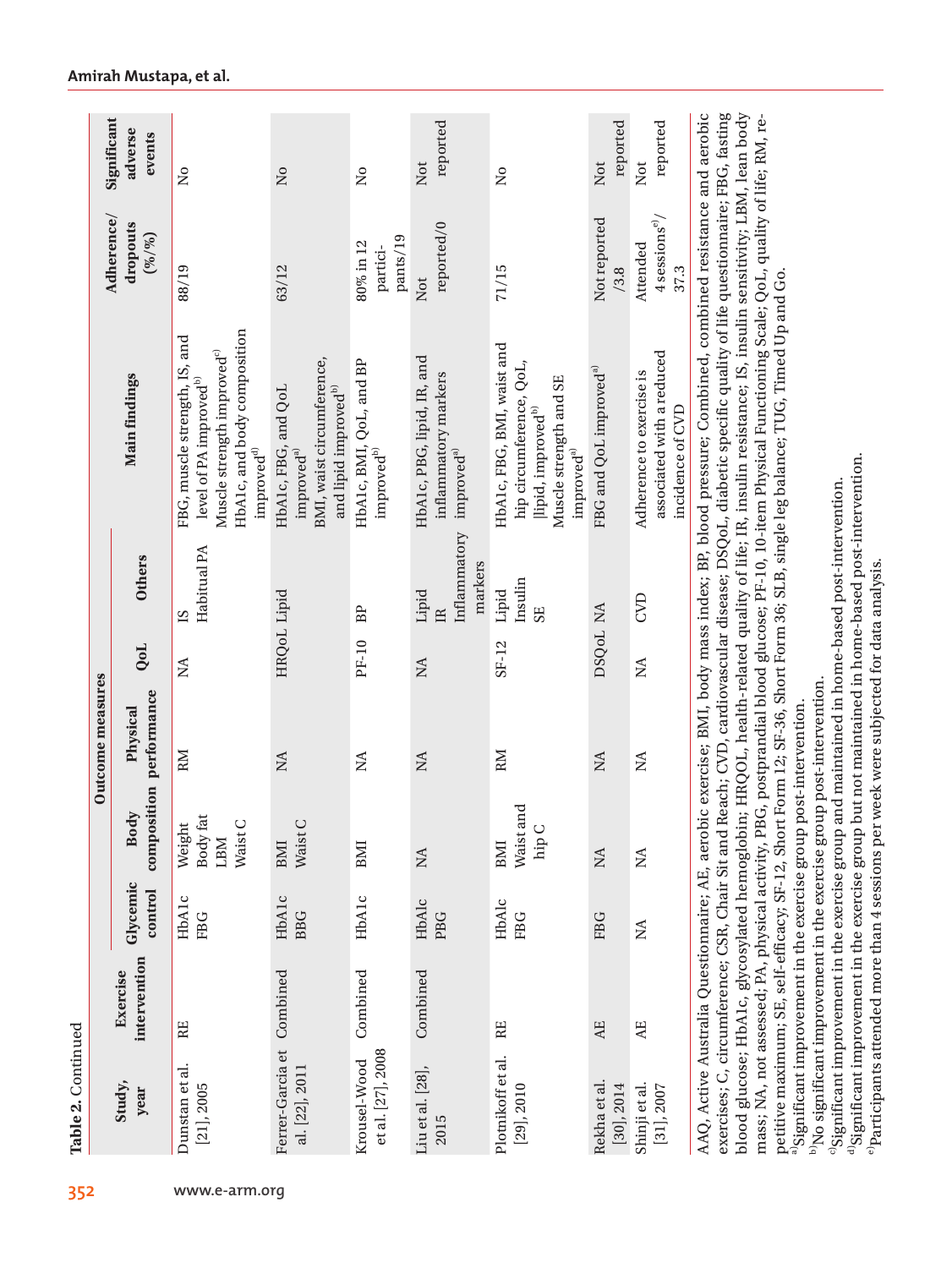

**Fig. 1.** A Preferred Reporting Items for Systematic Reviews and Meta-Analyses extension for Scoping Reviews (PRISMA-ScR) flow diagram. T1DM, type 1 diabetes mellitus; DPN, diabetic peripheral neuropathy.

 $(VO<sub>2</sub> max)$ , and the Borg scale [28,30]. Meanwhile, one study implemented low- to moderate-intensity aerobic exercise [27]. Shinji et al. [31] adjusted the intensity of aerobic exercise on the basis of the anaerobic threshold. Only one study did not report the intensity of aerobic exercise [22].

In the aspect of time, three studies implemented 30–45 minutes of resistance exercise, excluding warm-up and cool-down [20,21,25]. Five studies started with 10–15 minutes of aerobic exercise, excluding warm-up and cool-down, with a gradual increase to 45 minutes at the end of the intervention [20,27,28,30,31]. Two studies did not report the time or duration of exercise [22,29].

In the aspect of type, five studies used a combination of resistance and aerobic exercises [20,22,26-28]. Three studies employed resistance exercise only for the intervention [21,25,29]. Two studies used aerobic exercise only for the intervention [30,31].

The mode of aerobic exercise varied from walking dependent on the speed [20,26,27,30,31] to orienteering/hiking/dancing [22], which are categorized as unstructured PA. However, one study did not report the mode of aerobic exercise included in the intervention [28]. Six studies incorporated resistance exercise using free weight, such as resistance band, ankle weight, and dumbbell, and own body weight in resistance

exercise with standardized frequency and intensity [20,21,25,26,28,29],which are categorized as structured PA. One study did not report the mode of resistance exercise [22].

## **Effects of home-based PA on the investigated outcome measures**

The most commonly reported outcome measures were the level of glycosylated hemoglobin (HbA1c) and fasting blood glucose (FBG) for glycemic control, body mass index (BMI) and waist and hip circumference for body composition, muscle strength, quality of life (QoL), and level of PA. Four studies showed statistically significant improvement in HbA1c regardless of combined exercise and resistance exercise alone [20-22,28], and four other studies showed non-significant improvement in HbA1c post-intervention [25-27,29]. However, the study of Dunstan et al. [21] showed a significant improvement in HbA1c during the supervised resistance training, but it was not maintained in home-based resistance training. The study by Rekha et al. [30] is the only one that measured glycemic control using FBG, instead of HbA1c, and found significant improvement in FBG after aerobic exercise.

One study found significant improvement of BMI in combined exercise [26], four studies showed non-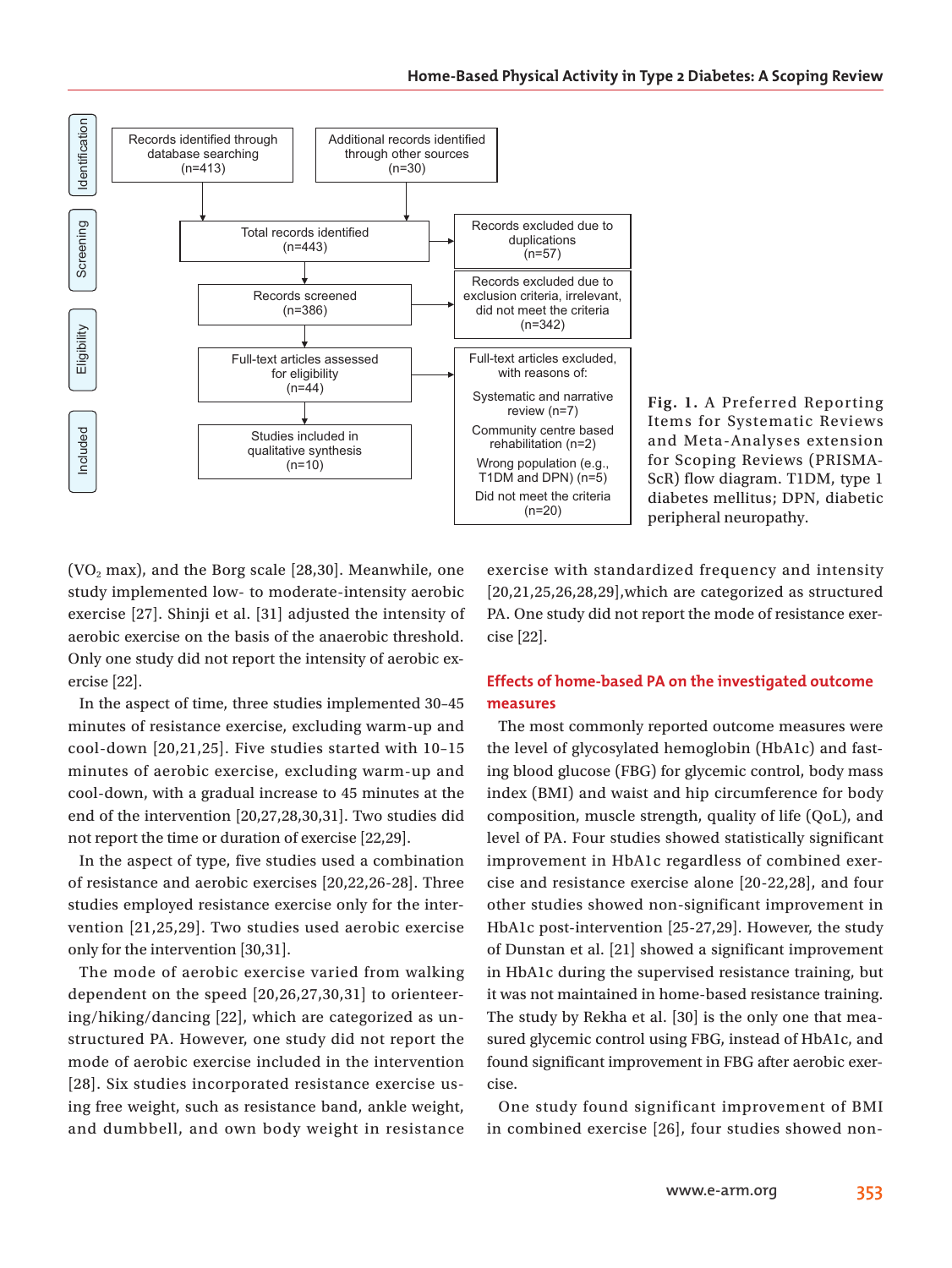significant improvement of BMI regardless of combined exercise and exercise alone [22,25,27,29], and one study found no improvement of BMI in combined exercise [20]. The study by Dunstan et al. [21] found significant improvement in body weight during the supervised resistance training and maintained improvement in homebased training. Waist and hip circumference were nonstatistically improved in four studies [22,25,26,29] and two studies [25,29], respectively. The study by Dunstan et al. [21] showed significant improvement of waist circumference during the supervised resistance training, but it was not maintained in home-based training. Muscle strength was examined using 1RM [20,21,29] and handgrip dynamometers [25]. Three studies showed significant improvement in muscle strength after combined exercise and resistance exercise alone [20,21,29]. By contrast, one study showed no significant improvement in handgrip strength [25]. The study by Dunstan et al. [21] reported significant improvement in muscle strength during the supervised resistance training and maintained improvement in home-based training. Four studies did not report muscle strength in conducting the resistance exercise [22,26-28].

Several questionnaires were used in assessing the QoL, such as Short Form 12 [29], Short Form 36 (SF-36) [20,25,26], Health-Related Quality of Life [22], and Diabetes-Specific Quality of Life questionnaire (DSQoL) [30]. Except for general health and physical items [25,26], five studies demonstrated improvement in QoL although it was not significant [20,25-27-29]. Two studies reported significant improvement in QoL after the combined exercise and aerobic exercise alone [22,30]. Metabolic outcomes such as lipid profile and insulin resistance have also been investigated [20,22,26,28,29]. Two studies reported significant improvement in lipid profile after combined exercise [26,28], and three studies reported no significant improvement in lipid profile regardless of combined exercise and resistance exercise alone [20,22,29]. Three studies assessed the level of PA before the exercise training using the Active Australia Questionnaire [25], self-reported habitual PA [21], and 10-item Physical Functioning Scale [27]. These studies found no significant improvement in the level of PA postintervention [21,25,27]. Only one study examined flexibility, balance, and functional mobility using Chair Sit and Reach, Single Leg Balance, and Timed Up and Go, respectively [25]. The study by Shinji et al. [31] evaluated the incidence of cardiovascular disease (CVD) with the adherence of PA. This study found that adherence to exercise is associated with a reduced incidence of CVD.

### **Adherence, challenges, and limitations**

In general, six studies indicated good adherence of participants with the home-based training ranging from 63% to 96% [20-22,25,26,29]. One study found that 12 patients (38%) in the intervention group achieved at least 80% or more of the prescribed exercise regardless of the supplemental videotape as an exercise aid [27]. Two studies did not report adherence [28,30]. The study by Shinji et al. [31] included participants who attended more than four sessions per week for data analysis.

Additionally, five studies reported no significant adverse events or injuries during the intervention [20- 22,27,29], five studies did not report the adverse events of home-based PA [25,26,28,30,31]. Nevertheless, Plotnikoff et al. [29] reported that eight patients in the exercise group presented with musculoskeletal injuries of the knee, shoulder, back, and backside that impaired their ability to perform some of that diminished their compliance to the exercise.

Meanwhile, Dadgostar et al. [26] reported challenges and limitations of home-based training, such as loss of motivation because of reduced supervision and consultation throughout the intervention. However, this study further emphasized the usage of exercise aid such as pedometers to improve PA [26]. Additionally, regular telephone calls is an effective strategy in maintaining adherence [22]. Poor education on the specific dietary component was also postulated as one of the challenges and limitations of home-based PA [27]. Three studies did not state the challenges and limitations of home-based training [28,30,31].

## **DISCUSSION**

This scoping review provided a synthesis of the exercise protocols for home-based PA in patients with T2DM. Overall, the majority of included studies adopted a combination of resistance and aerobic exercises in their intervention. The combination of resistance and aerobic exercises for home-based PA led to improvements in glycemic control, muscle strength, and QoL [20,22,28].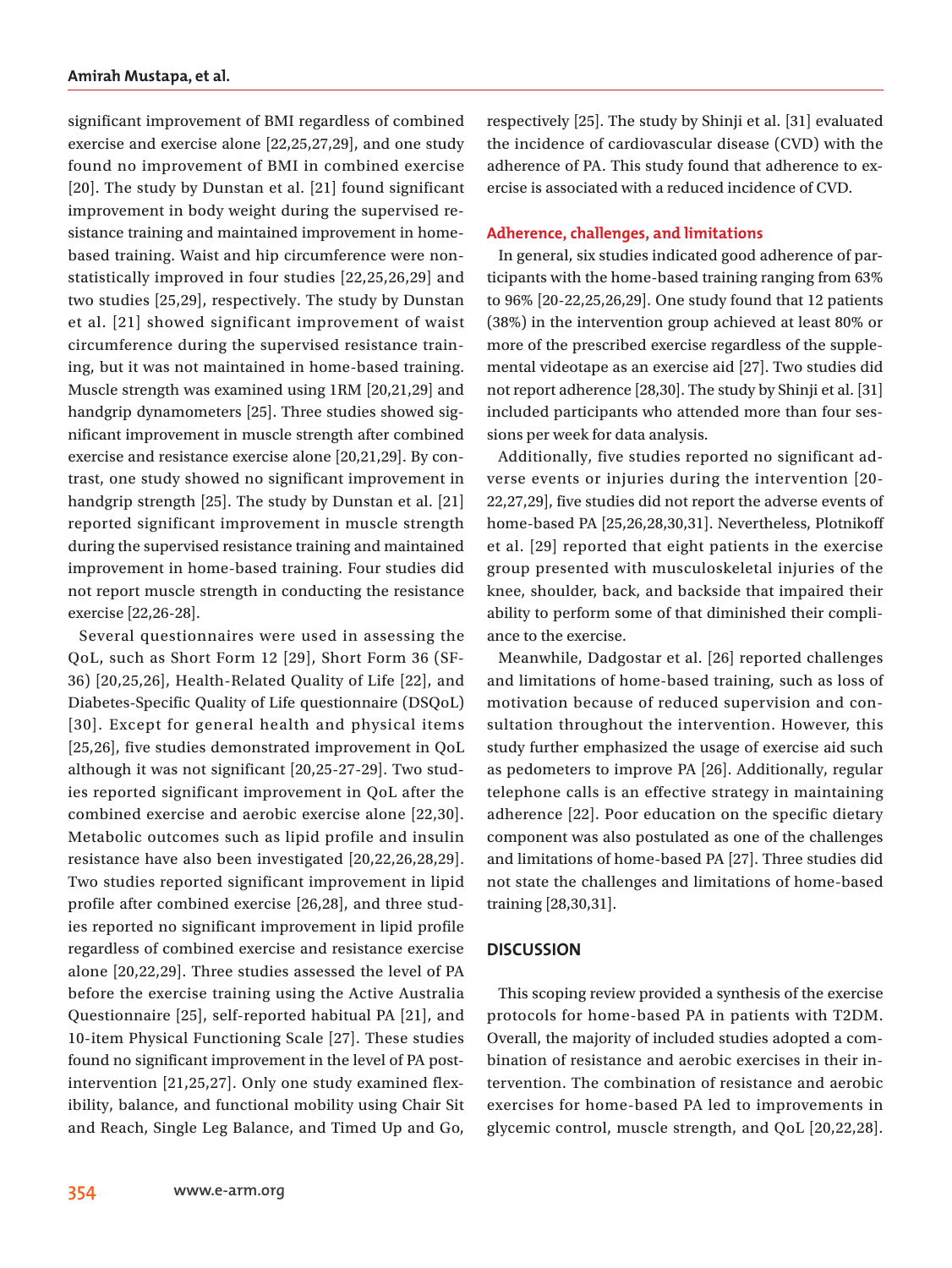In most home-based PA studies, resistance exercise was performed in accordance with standardized guidelines (i.e., using free weight and own body weight with a frequency of 2–3 sessions per week at moderate intensity with 8–10 repetitions for 2–3 sets) [20,21,26,28]. The use of free weight in resistance exercise is highly recommended in home and community settings [32]. We found that enrolment of resistance exercise only in home-based PA is an effective method to increase muscle strength and QoL, but it did not significantly improve glycemic control [25,26,29]. This is supported by the fact that resistance exercise induces a hypertrophic response and a shift of muscle-fiber type in exercising muscles [33]. Nevertheless, Cheung et al. [25] found no significant increase in muscle strength, probably because of insufficient measurement for handgrip value and focus of resistance exercise on the back, upper arm, and leg regions. Perhaps 1RM strength assessment using standardized protocols may provide a better consistent measure of strength.

Along with resistance exercise, the majority of studies conducted aerobic exercise at a frequency of three to five times per week at moderate intensity lasting for a minimum of 15 minutes or a maximum of 45 minutes excluding warm-up and cool-down each session [26-28,30]. Particularly, walking is the most feasible type of unstructured PA and widely used in the therapeutic regime, especially in obese, middle-aged, and elderly patients with T2DM [12,34]. Performance of aerobic exercise only significantly improved glycemic control. However, adequate frequency and timing of walking are critical in improving the metabolic profile [35]. Likewise, a higher training frequency (at least 3 days per week) or longer durations of exercise can lead to better glycemic control in T2DM patients through greater muscle glycogen usage and glycogen repletion rate [36].

By contrast, we found that the study of Aylin et al. [20] conducted an inadequate amount of aerobic exercise, which resulted in significant glycemic control. This study further postulated that a combination of supervised resistance and home-based aerobic exercise may induce improvement in glycemic control. Similarly, the study by Ferrer-Garcia et al. [22] found that engaging in both resistance and aerobic exercises leads to improved glucose control despite the inadequate frequency of aerobic exercise. Correspondingly, combined aerobic and resistance exercise training may increase the rate of glucose infusion and glucose disposal, which leads to better glycemic

control [37]. Thus, our findings support a previous review [38] suggesting that a combination of resistance and aerobic exercise shows more significant benefits of PA in patients with T2DM. We also found a non-significant improvement of lipid profile in the study by Aylin et al. [20]. The low frequency of aerobic exercise may lead to the poor outcome of lipid profile.

In addition, the patient's safety is a vital aspect in the prescription of home-based PA. The present review found that most previous studies did not report any major injuries and adverse events throughout the intervention, which is an encouragement for maintaining homebased PA in T2DM patients [20-22,27]. Despite the good outcomes of home-based PA, most studies reported that patient's adherence and compliance to the interventions are the limitations of home-based training [20- 22,25,29]. This finding is in accordance with the study by Dunstan et al. [21], which found a failure in maintaining the gymnasium-based improvements during the homebased phase. Therefore, the maintenance of supervision and contact and supplementary exercise aid are crucial throughout the intervention to encourage adherence and compliance toward home-based PA.

The lack of demonstration and supervision might also contribute to the poor outcome of home-based training [22]. Therefore, personalized supervision in home-based structured PA is crucial in ensuring that T2DM patients achieve the current international guidelines and exercise protocols [39]. A home visit may also help educate T2DM patients to integrate PA in an unsupervised home environment [40]. In brief, the home-based PA approach in T2DM is highly favorable, and strict actions should be taken to address its limitations and barriers.

Poor education on the prescription of home-based PA by healthcare professionals may also hinder the adherence of home-based PA [41]. Therefore, the recommendation of counselling or detailed education sessions on PA by physicians during follow-up appointments and personalized interventions play an essential part in T2DM management. The prescription of home-based PA should be implemented on the basis of tailored interventions owing to obesity and physical inactivity in most patients with T2DM [16]. Thus, pre-screening for the correct techniques of PA is necessary prior to the implementation of home-based PA.

This study has limitations. First, the statistics comparison of the effects of the exercise methods between com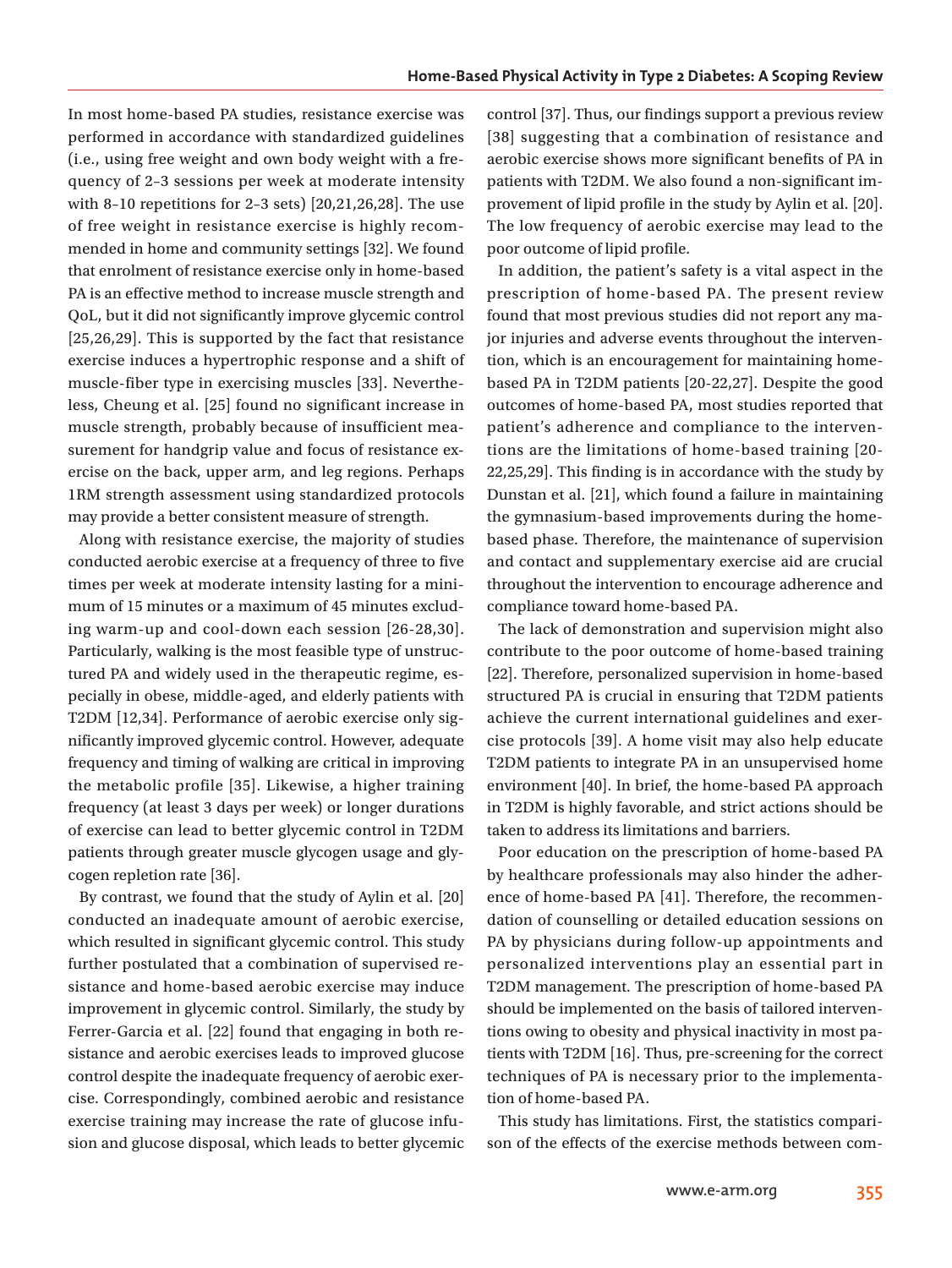bined exercise and resistance or aerobic exercise alone was limited due to the small number of included papers. Second, we did not conduct a formal evaluation of the methodological quality and distinction of study design of the included studies as the purpose of a scoping review is to provide a more comprehensive overview of the available evidence [42]. However, studies involving diabetes education, health counselling, routine diet guidance, and psychological counselling components may have avoided definitive conclusions about home-based PA alone. Therefore, the majority of studies involving home-based PA utilized multiple therapeutic approaches. It is not easy to design an effective home-based PA particularly in T2DM patients with metabolic disorders. Thus, future studies should adopt transparent and consistent exercise principles in the recommendation of home-based PA related to activities of daily living (ADLs) in T2DM patients with metabolic disorders.

## **CONCLUSION**

This review summarizes the characteristics of homebased PA in patients with T2DM. This review suggests that exercise protocols for home-based PA should include resistance exercise using free weight and own body weight with a frequency of 2–3 sessions per week at moderate intensity with 8–10 repetitions for 2–3 sets, along with aerobic exercise (particularly walking) with a frequency of 3–5 times per week at moderate intensity lasting for a minimum of 15 minutes or a maximum of 45 minutes. The performance of combined resistance and aerobic exercise is highly beneficial for patients with T2DM. More studies regarding home-based PA related to ADLs in T2DM patients with metabolic disorders are warranted.

## **CONFLICT OF INTEREST**

No potential conflict of interest relevant to this article was reported.

## **AUTHOR CONTRIBUTION**

Conceptualization: Amirah M. Methodology: Amirah M, Haidzir M. Formal analysis: Amirah M, Haidzir M. Funding acquisition: None. Project administration: Amirah

M, Maria J, Haidzir M. Visualization: Amirah M. Writing - original draft: Amirah M. Writing - review and editing: Amirah M, Maria J, Haidzir M, Alif AL. Approval of final manuscript: all authors.

## **ACKNOWLEDGMENTS**

The authors thank IIUM and UiTM, Malaysia for funding this research through the IIUM-UMP-UITM Sustainable Research Gollaboration Grant 2020 (SRCG) (IIUM/504/G/14/3/1/1/SRCG20-0049) and Geran Kolaborasi Entiti Penyelidikan UiTM (KEPU) 2021(600-RMC/ KEPU 5/3 (001/2021).

#### **SUPPLEMENTARY MATERIALS**

Supplementary materials can be found via https://doi. org/10.5535/arm.21102.

## **REFERENCES**

- 1. Asiimwe D, Mauti GO, Kiconco R. Prevalence and risk factors associated with type 2 diabetes in elderly patients aged 45-80 years at Kanungu District. J Diabetes Res 2020,2020:5152146.
- 2. Eller-Vainicher C, Cairoli E, Grassi G, Grassi F, Catalano A, Merlotti D, et al. Pathophysiology and management of type 2 diabetes mellitus bone fragility. J Diabetes Res 2020,2020:7608964.
- 3. World Health Organization W. Classification of diabetes mellitus. Geneva: World Health Organization, 2019.
- 4. Baynes HW. Classification, pathophysiology, diagnosis and management of diabetes mellitus. J Diabetes Metab 2015,6:1-9.
- 5. International Diabetes Federation. IDF Diabetes Atlas. 9th ed. Brussels, Belgium: International Diabetes Federation Diabetes Atlas, 2019.
- 6. Williams R, Karuranga S, Malanda B, Saeedi P, Basit A, Besancon S, et al. Global and regional estimates and projections of diabetes-related health expenditure: results from the International Diabetes Federation Diabetes Atlas, 9th edition. Diabetes Res Clin Pract 2020,162:108072.
- 7. Cooper AR, Sebire S, Montgomery AA, Peters TJ, Sharp DJ, Jackson N, et al. Sedentary time, breaks in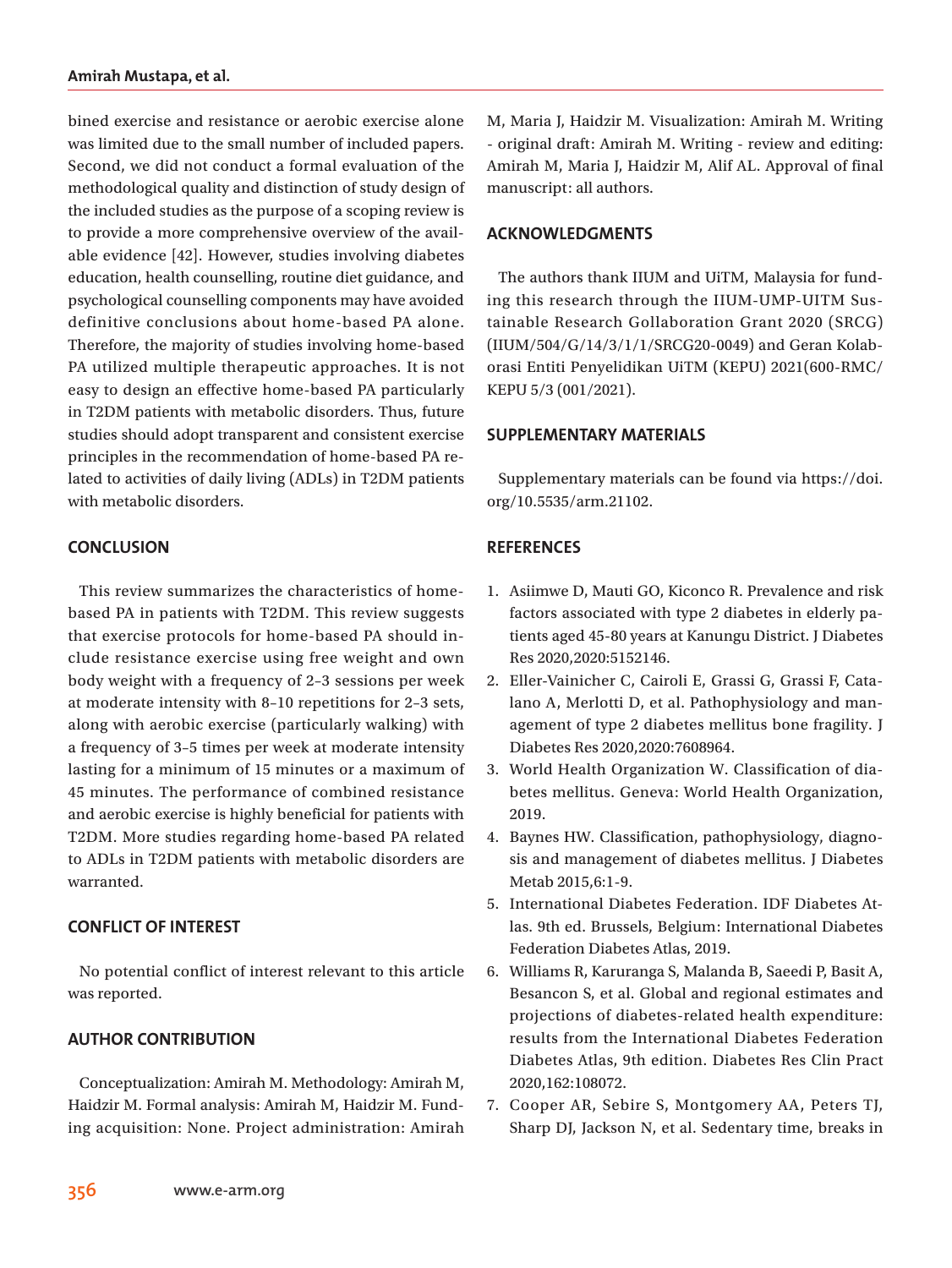sedentary time and metabolic variables in people with newly diagnosed type 2 diabetes. Diabetologia 2012,55:589-99.

- 8. Falconer CL, Cooper AR, Walhin JP, Thompson D, Page AS, Peters TJ, et al. Sedentary time and markers of inflammation in people with newly diagnosed type 2 diabetes. Nutr Metab Cardiovasc Dis 2014,24:956-62.
- 9. Balducci S, Coccia EM. Sedentariness and physical activity in type 2 diabetes during the COVID-19 pandemic. Diabetes Metab Res Rev 2021,37:e3378.
- 10. Lim S, Bae JH, Kwon HS, Nauck MA. COVID-19 and diabetes mellitus: from pathophysiology to clinical management. Nat Rev Endocrinol 2021,17:11-30.
- 11.Duclos M, Oppert JM, Verges B, Coliche V, Gautier JF, Guezennec Y, et al. Physical activity and type 2 diabetes. Recommandations of the SFD (Francophone Diabetes Society) diabetes and physical activity working group. Diabetes Metab 2013,39:205-16.
- 12.Diabetes Canada Clinical Practice Guidelines Expert Committee, Sigal RJ, Armstrong MJ, Bacon SL, Boule NG, Dasgupta K, et al. Physical activity and diabetes. Can J Diabetes 2018,42 Suppl 1:S54-63.
- 13.American Diabetes Association. 2. Classification and diagnosis of diabetes: Standards of Medical Care in Diabetes-2020. Diabetes Care 2020,43(Suppl 1):S14- 31.
- 14.Thomas N, Alder E, Leese GP. Barriers to physical activity in patients with diabetes. Postgrad Med J 2004,80:287-91.
- 15. Sanghamitra P, Eunice L, Sandipana P, Shayma D, Pranab M. Type 2 diabetes and physical activity: Barriers and enablers to diabetes control in Eastern India. Prim Health Care Res Dev 2019,20:e44.
- 16.Duclos M, Dejager S, Postel-Vinay N, di Nicola S, Quere S, Fiquet B. Physical activity in patients with type 2 diabetes and hypertension: insights into motivations and barriers from the MOBILE study. Vasc Health Risk Manag 2015,11:361-71.
- 17.Grabia M, Markiewicz-Zukowska R, Puscion-Jakubik A, Bielecka J, Nowakowski P, Gromkowska-Kepka K, et al. The nutritional and health effects of the COVID-19 pandemic on patients with diabetes mellitus. Nutrients 2020,12:3013.
- 18.Rastogi A, Hiteshi P, Bhansali A. Improved glycemic control amongst people with long-standing diabetes during COVID-19 lockdown: a prospective, observa-

tional, nested cohort study. Int J Diabetes Dev Ctries 2020:1-6.

- 19.Ruiz-Roso MB, Knott-Torcal C, Matilla-Escalante DC, Garcimartin A, Sampedro-Nunez MA, Davalos A, et al. COVID-19 lockdown and changes of the dietary pattern and physical activity habits in a cohort of patients with type 2 diabetes mellitus. Nutrients 2020,12:2327.
- 20.Aylin K, Arzu D, Sabri S, Handan TE, Ridvan A. The effect of combined resistance and home-based walking exercise in type 2 diabetes patients. Int J Diabetes Dev Ctries 2009,29:159-65.
- 21.Dunstan DW, Daly RM, Owen N, Jolley D, Vulikh E, Shaw J, et al. Home-based resistance training is not sufficient to maintain improved glycemic control following supervised training in older individuals with type 2 diabetes. Diabetes Care 2005,28:3-9.
- 22. Ferrer-Garcia JC, Sanchez Lopez P, Pablos-Abella C, Albalat-Galera R, Elvira-Macagno L, Sanchez-Juan C, et al. Benefits of a home-based physical exercise program in elderly subjects with type 2 diabetes mellitus. Endocrinol Nutr 2011,58:387-94.
- 23.Arksey H, O'Malley L. Scoping studies: towards a methodological framework. Int J Soc Res Methodol 2005,8:19-32.
- 24.Tricco AC, Lillie E, Zarin W, O'Brien KK, Colquhoun H, Levac D, et al. PRISMA Extension for Scoping Reviews (PRISMA-ScR): checklist and explanation. Ann Intern Med 2018,169:467-73.
- 25.Cheung NW, Cinnadaio N, Russo M, Marek S. A pilot randomised controlled trial of resistance exercise bands in the management of sedentary subjects with type 2 diabetes. Diabetes Res Clin Pract 2009,83:e68- 71.
- 26.Dadgostar H, Firouzinezhad S, Ansari M, Younespour S, Mahmoudpour A, Khamseh ME. Supervised groupexercise therapy versus home-based exercise therapy: their effects on Quality of Life and cardiovascular risk factors in women with type 2 diabetes. Diabetes Metab Syndr 2016,10(2 Suppl 1):S30-6.
- 27.Krousel-Wood MA, Berger L, Jiang X, Blonde L, Myers L, Webber L. Does home-based exercise improve body mass index in patients with type 2 diabetes? Results of a feasibility trial. Diabetes Res Clin Pract 2008,79:230-6.
- 28. Liu Y, Liu SX, Cai Y, Xie KL, Zhang WL, Zheng F. Effects of combined aerobic and resistance training on